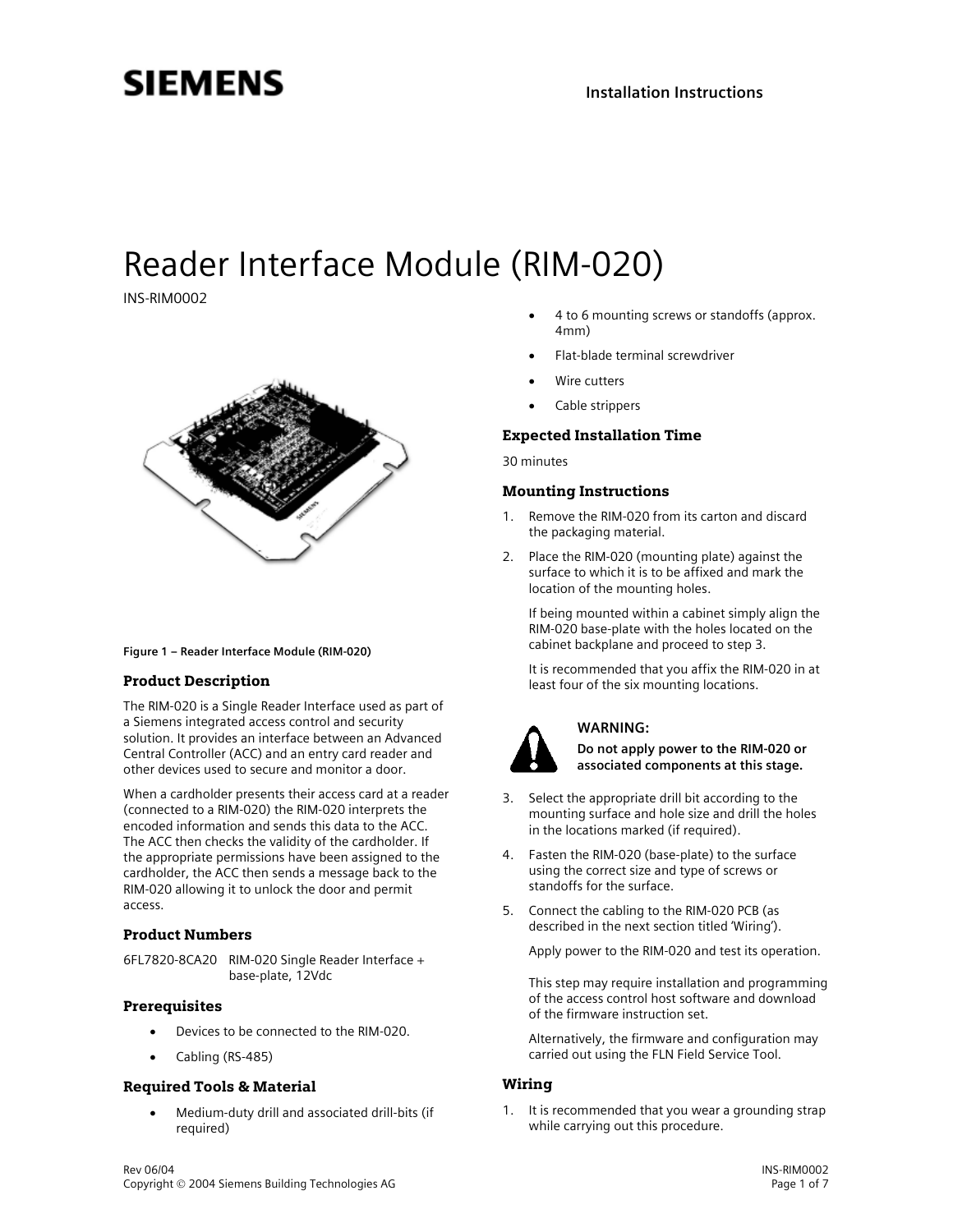2. Connect a card or biometric reader to the **READER INTERFACE** port.

```
Note:
```
The reader must be wired correctly as outlined in the Reader Wiring table in these instructions.

- 3. Connect the Request-to-Exit switch to the **REX** port.
- 4. Connect the door contact sensor to the **DOOR/C** port.
- 5. Connect auxiliary inputs (if required) to the **AUX1** and **AUX2** ports



## **NOTE:**

**Listed end-of-line resistors must be connected to the wires of each input device if they are to be supervised.**

- 6. Connect the FLN wires (from the ACC) to the **RS485 BUS** port.
- 7. Connect the door strike / lock to the **RELAY** port. Ensure that power is also provided to the door lock / strike, and that this power supply is sufficiently rated to handle the load.
- 8. Connect the auxiliary output device (if required) to the **AUX OUT** port.
- 9. If the FLN cable is long or subject to high noise, ensure that the jumper across link LK5 (EOL) has been made.
- 10. Connect the active and neutral wires from the Power Supply Unit (PSU) to the **+12Vdc IN** port. Ensure the polarity of the connection is made correctly.

Maximum Input Voltage should not exceed +14V.

- 11. Check all connections thoroughly.
- 12. Power can now be connected to the RIM-020.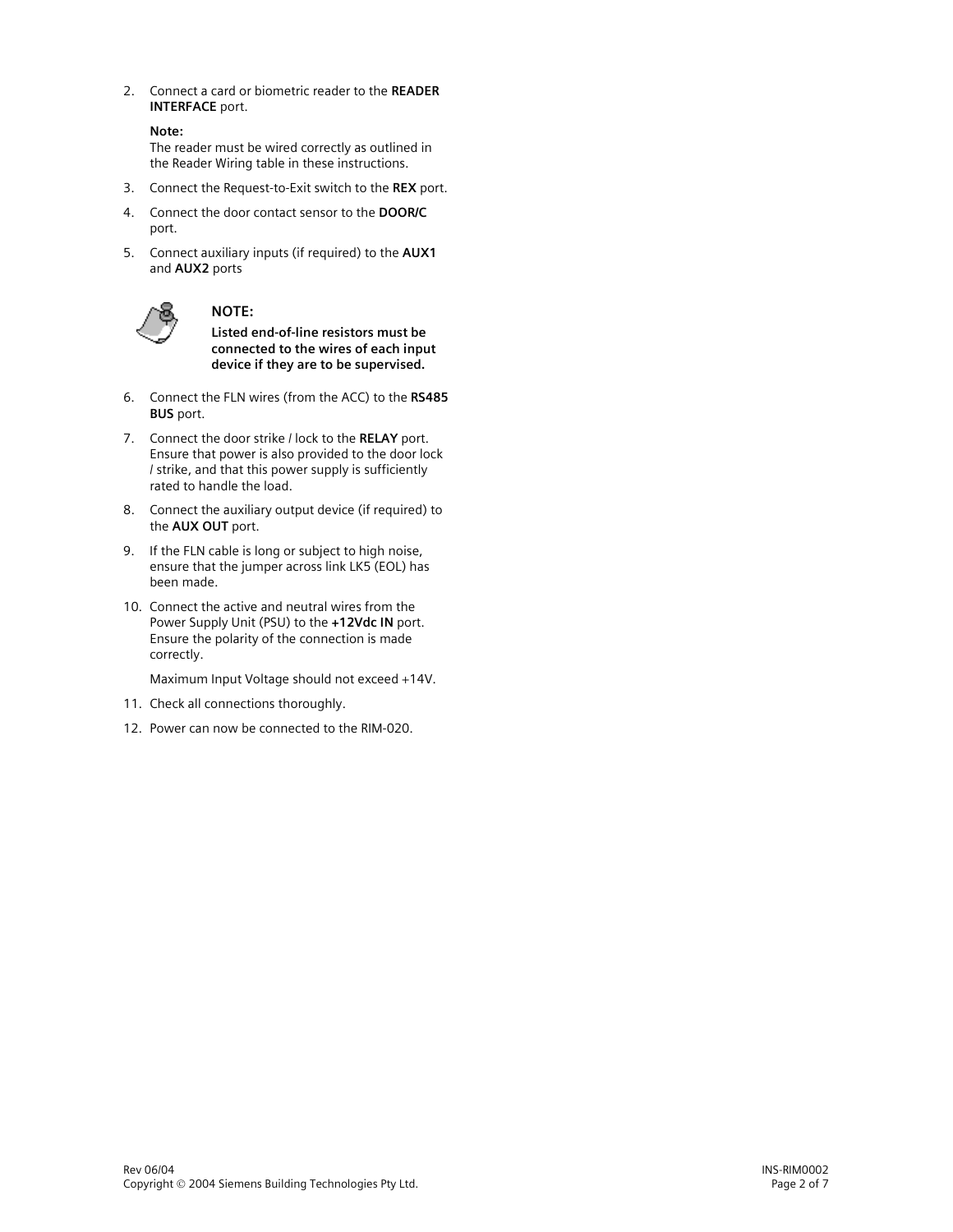## Dimensions and Layout

The following diagrams display the layout and dimensions of the RIM-020:

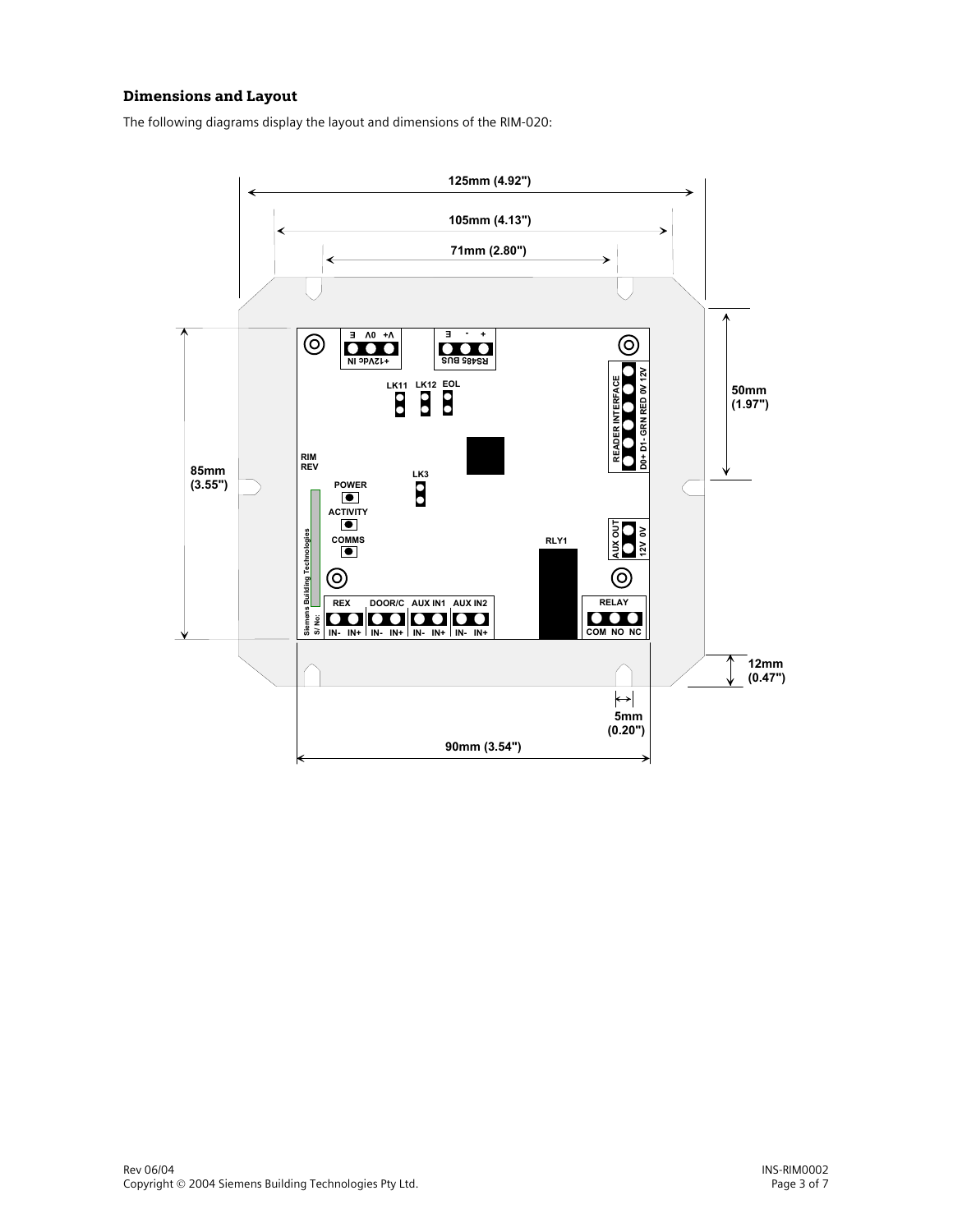## Port Description

The following diagram displays the location of the ports on the RIM-020:



The following table provides a brief description of each port:

| <b>Port Name</b> | <b>Brief Description</b>                                                      |
|------------------|-------------------------------------------------------------------------------|
| 12Vdc IN         | 12Vdc power input                                                             |
| <b>RS485</b>     | RS-485 communications port for connection to an ACC FLN channel               |
| Reader Interface | Connection for a card reader providing communications, power, and LED control |
| Aux Out          | 12Vdc open collector output                                                   |
| Relay            | Door lock / strike relay driven output                                        |
| AUX IN1          | Auxiliary input connection 1                                                  |
| AUX IN2          | Auxiliary input connection 2                                                  |
| DOOR FR          | Door contact input                                                            |
| <b>PASS BK</b>   | Request-to-Exit (REX) device connection                                       |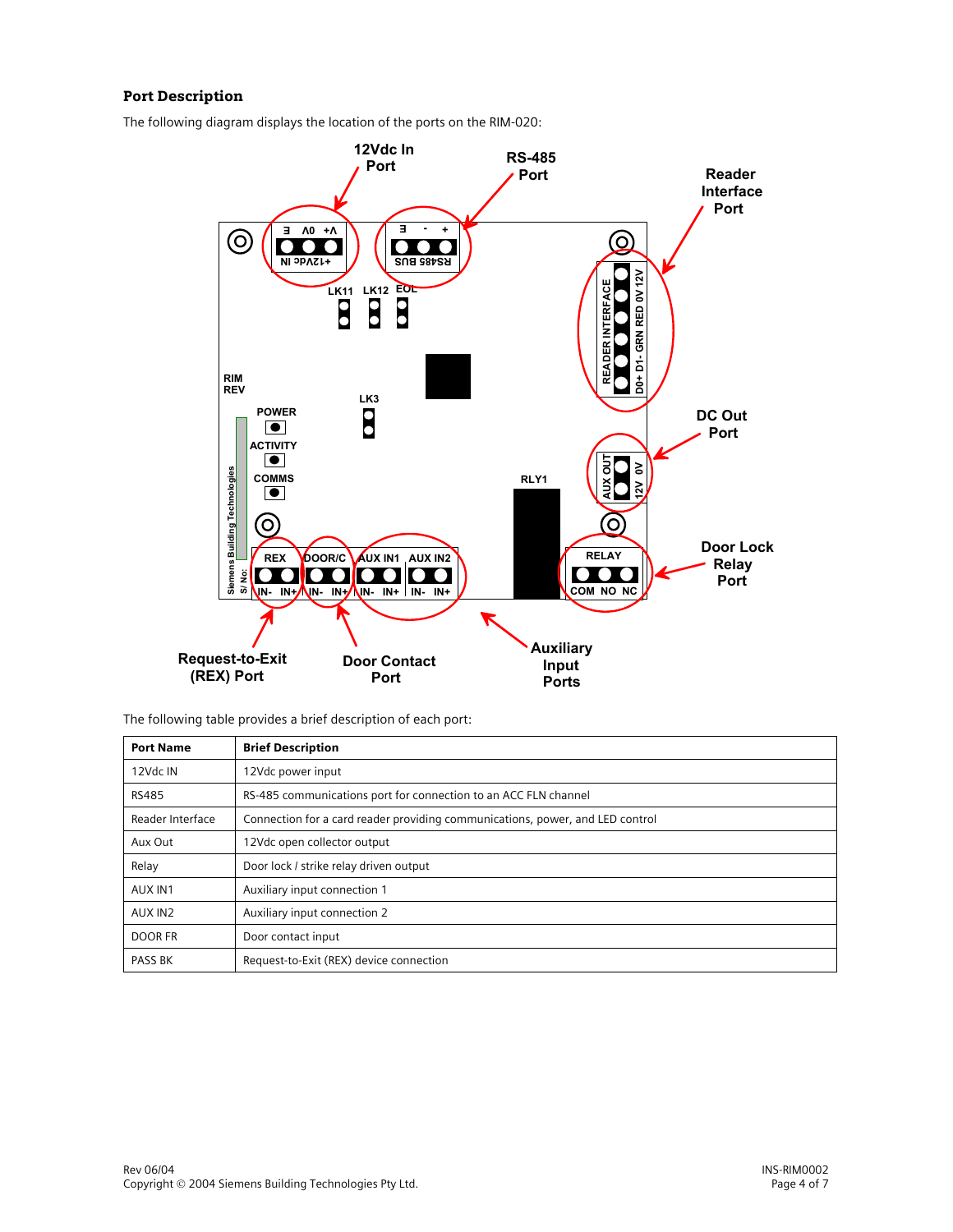#### Reader Wiring

The following table outlines industry standard reader wiring to the RIM-020:

| Type                                         | $D0+$          | D1-            | <b>GRN</b> | <b>RED</b> | (V) | 12V    |
|----------------------------------------------|----------------|----------------|------------|------------|-----|--------|
| Wiegand                                      | D <sub>0</sub> | D <sub>1</sub> | <b>GRN</b> | <b>RED</b> | 0V  | 12V    |
| Magstripe (ABA Track II $-$<br>Clock & Data) | <b>RCP</b>     | <b>RDP</b>     | <b>GRN</b> | <b>RED</b> | 0V  | 8V/12V |
| Bar Code (Differential -<br>Pulse)           | D+             | D-             | <b>GRN</b> | <b>RED</b> | 0V  | 8V/12V |

## Links and Jumpers

The following table outlines the link settings for the RIM-020:

| Link        | <b>Description</b>                                                                                                                                                                                                      | Value                                                   |                                                                          |  |
|-------------|-------------------------------------------------------------------------------------------------------------------------------------------------------------------------------------------------------------------------|---------------------------------------------------------|--------------------------------------------------------------------------|--|
| LK3         | Reset<br>Manually power reset.                                                                                                                                                                                          | Normal Operation<br>(jumper OFF)<br>LK3                 | Reset - by placing<br>the jumper across<br>this link.<br>LK <sub>3</sub> |  |
| LK5 (EOL)   | <b>End Of Line Termination</b><br>This link allows the RS485 communications channel<br>to be terminated in noisy or lengthy comms.                                                                                      | RS-485 channel<br>terminated.<br>EOL<br>LK <sub>5</sub> | RS-485 channel not<br>terminated.<br><b>EOL</b><br>LK <sub>5</sub>       |  |
| <b>LK11</b> | Full Reset - by placing the jumper across the pins the RIM-020 will completely reset and the memory<br>will be cleared. Please note that the RIM-020 will need to be re-programmed for operation after a full<br>reset. |                                                         |                                                                          |  |
| <b>LK12</b> | No Link – General purpose link included for future enhancement                                                                                                                                                          |                                                         |                                                                          |  |

#### Supported Card Formats

The following table outlines the card formats supported by a Siemens access control and security system:

| <b>Card Technology</b> | Format                   |
|------------------------|--------------------------|
| Bar Code               | 2 of 5                   |
|                        | 3 of 9                   |
|                        | Encrypted                |
|                        | Facility                 |
| Magstripe              | Credit                   |
|                        | Encrypted                |
|                        | Facility                 |
|                        | CerPass                  |
|                        | SiPass                   |
| <b>HID Proximity</b>   | 26-bit                   |
|                        | 36-bit Asco              |
|                        | Corporate 1000           |
|                        | Siemens STG (*)          |
|                        | Siemens 52-bit encrypted |
| Indala Proximity       | 27 bit                   |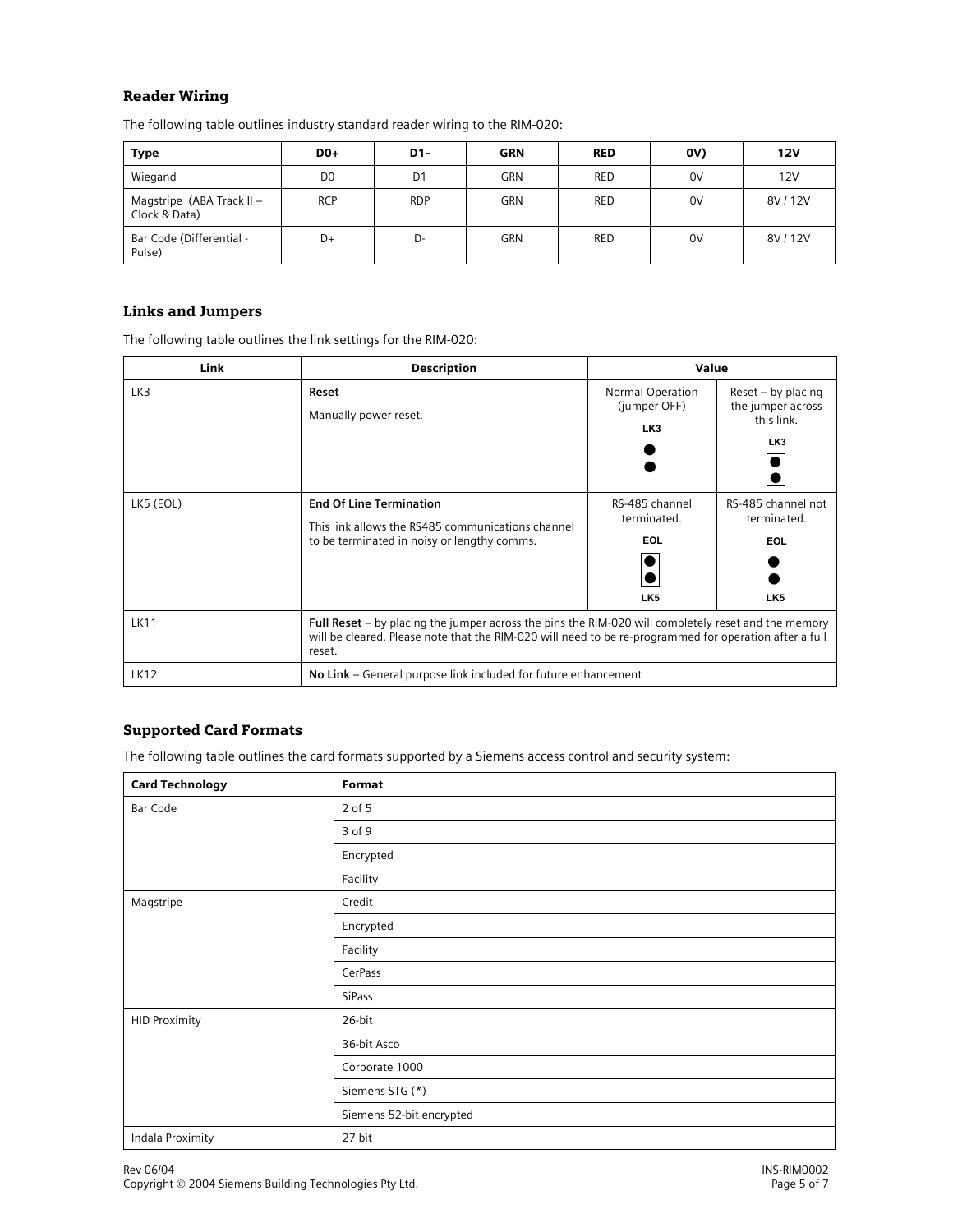| <b>Card Technology</b> | Format                  |
|------------------------|-------------------------|
| <b>Cotag Proximity</b> | 27 bit                  |
| Siemens Proximity      | Encrypted               |
| <b>MIFARE</b>          | CSN32                   |
|                        | CSN40                   |
|                        | Sector - Siemens 52-bit |
| <b>MIFARE Smart</b>    | Siemens                 |
| Asset ID Proximity     | IBMAssetID1             |
| 125Khz Proximity       | CerPass                 |
| Miro                   | CerPass                 |
| Hitag1                 | Cerpass                 |
| Hitag2                 | CerPass                 |
| Legic                  | CerPass                 |

(\*) For use in UL installations

## LEDs

The following table describes the operation of the LEDs located on the RIM-020:

| <b>LED</b>      | <b>Brief Description</b>                                                                                                                                                                                                                                                                                        |
|-----------------|-----------------------------------------------------------------------------------------------------------------------------------------------------------------------------------------------------------------------------------------------------------------------------------------------------------------|
| <b>POWER</b>    | The POWER LED is illuminated when power (12Vdc) has been applied to the RIM-020.                                                                                                                                                                                                                                |
| <b>ACTIVITY</b> | The ACTIVITY LED indicates that the RIM-020 is accessing information contained in its internal database or performing a<br>routine operation function such as reading a card format.                                                                                                                            |
|                 | This LED also indicates whether the initial instruction set has been downloaded. If power is applied and the LED blinks<br>quickly, the RIM-020 instruction set (firmware) needs to be downloaded. If the LED is blinking slowly, approximately once<br>per second, a firmware set has already been downloaded. |
| <b>COMMS</b>    | The COMMS LED flashes when the RIM-020 is communicating with the ACC to which it has been connected (via an FLN).                                                                                                                                                                                               |